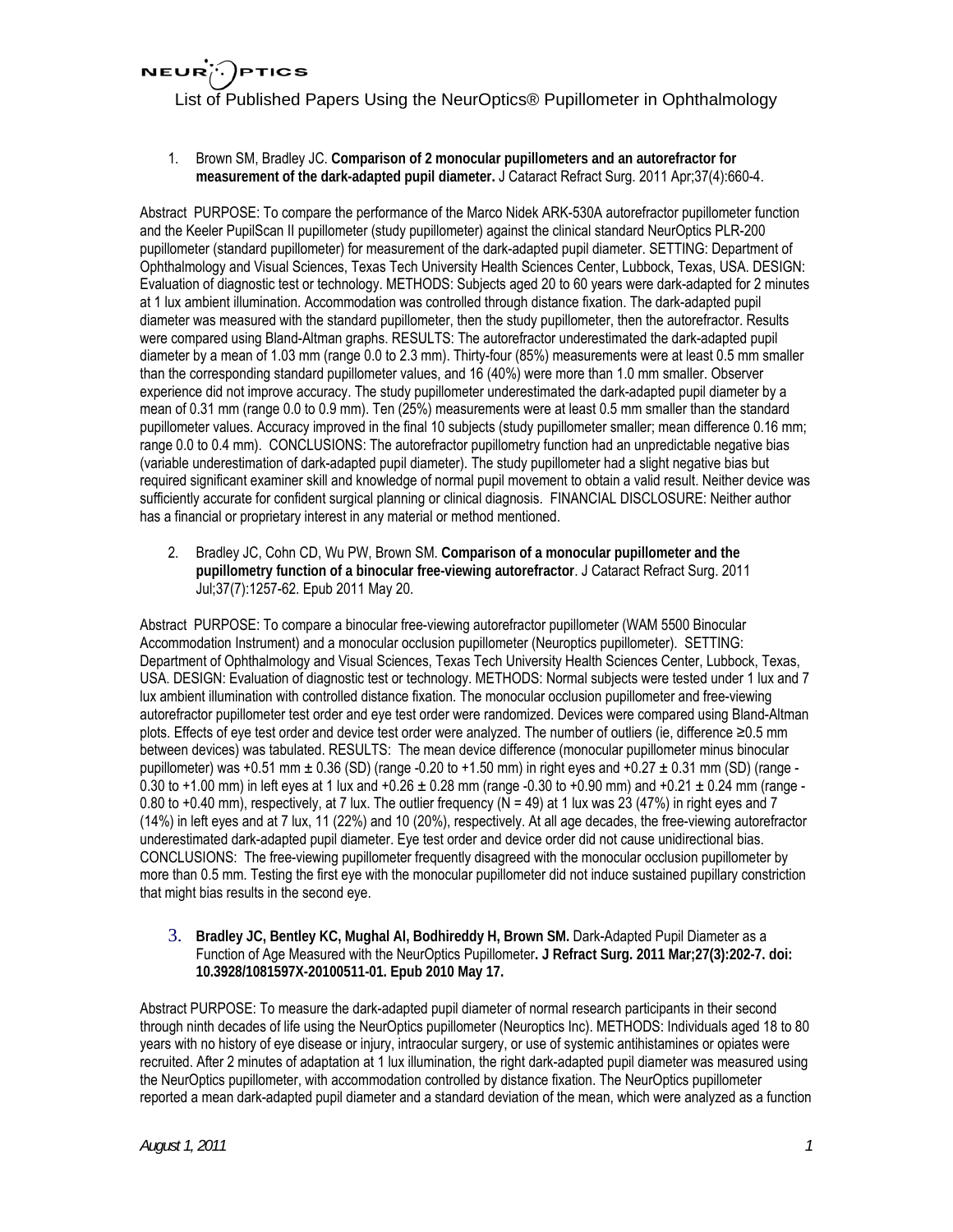#### **NEUR PTICS**

### List of Published Papers Using the NeurOptics® Pupillometer in Ophthalmology

of age-decade. RESULTS: Two-hundred sixty-three individuals participated. For participants aged 18 to 19 years (n=6), the mean dark-adapted pupil diameter was 6.85 mm (range: 5.6 to 7.5 mm); 20 to 29 years (n=66), 7.33 mm (range: 5.7 to 8.8 mm); 30 to 39 years (n=50), 6.64 mm (range: 5.3 to 8.7 mm); 40 to 49 years (n=51), 6.15 mm (range: 4.5 to 8.2 mm); 50 to 59 years (n=50), 5.77 mm (range: 4.4 to 7.2 mm); 60 to 69 years (n=30), 5.58 mm (range: 3.5 to 7.5 mm); 70 to 79 years (n=6), 5.17 mm (range: 4.6 to 6.0 mm); and 80 years (n=4), 4.85 mm (range: 4.1 to 5.3 mm). These values were consistent with studies using infrared photography. The standard deviation was >0.1 mm in 10 (3.8%) participants, all of whom were younger than 55 years. CONCLUSIONS: The dark-adapted pupil diameter is an important clinical variable when planning refractive surgery. Surgeons can compare a patient's dark-adapted pupil diameter with the results of this population study to identify outlier measurements, which may be erroneous, and repeat testing prior to surgery.

Excerpt: Although geometric optics supports the psychovisual importance of the emmetropic optical zone diameter relative to the dark-adapted pupil diameter, for a period of time the refractive surgery literature held that the darkadapted pupil diameter was an unimportant clinical variable. Despite this idea, which was well received as it increased the number of patients considered suitable refractive surgery candidates, ophthalmologists continued to measure the dark-adapted pupil diameter and new devices for this purpose were developed, marketed, and compared. Opinion on the importance of the dark-adapted pupil diameter is currently polarized, but some excimer laser manufacturers now warn patients in their product labeling about vision quality loss with large low-light pupils; the US Food and Drug Administration also warns the public of this possibility. In our opinion, if ophthalmologists measure the dark-adapted pupil diameter they should do so accurately. This requires a correct testing protocol and an accurate pupillometer. From the quality-of-practice and medicolegal perspectives, a cursory dark-adapted pupil diameter measurement is more dangerous than no measurement at all.

4. Brown SM, Bradley JC. **Comparison of 2 monocular pupillometers and an autorefractor for measurement of the dark-adapted pupil diameter**. J Cataract Refract Surg. 2011 Apr;37(4):660-4.

Abstract PURPOSE: To compare the performance of the Marco Nidek ARK-530A autorefractor pupillometer function and the Keeler PupilScan II pupillometer (study pupillometer) against the clinical standard NeurOptics PLR-200 pupillometer (standard pupillometer) for measurement of the dark-adapted pupil diameter. SETTING: Department of Ophthalmology and Visual Sciences, Texas Tech University Health Sciences Center, Lubbock, Texas, USA.

DESIGN: Evaluation of diagnostic test or technology. METHODS: Subjects aged 20 to 60 years were dark-adapted for 2 minutes at 1 lux ambient illumination. Accommodation was controlled through distance fixation. The dark-adapted pupil diameter was measured with the standard pupillometer, then the study pupillometer, then the autorefractor. Results were compared using Bland-Altman graphs. RESULTS: The autorefractor underestimated the dark-adapted pupil diameter by a mean of 1.03 mm (range 0.0 to 2.3 mm). Thirty-four (85%) measurements were at least 0.5 mm smaller than the corresponding standard pupillometer values, and 16 (40%) were more than 1.0 mm smaller. Observer experience did not improve accuracy. The study pupillometer underestimated the dark-adapted pupil diameter by a mean of 0.31 mm (range 0.0 to 0.9 mm). Ten (25%) measurements were at least 0.5 mm smaller than the standard pupillometer values. Accuracy improved in the final 10 subjects (study pupillometer smaller; mean difference 0.16 mm; range 0.0 to 0.4 mm). CONCLUSIONS: The autorefractor pupillometry function had an unpredictable negative bias (variable underestimation of dark-adapted pupil diameter). The study pupillometer had a slight negative bias but required significant examiner skill and knowledge of normal pupil movement to obtain a valid result. Neither device was sufficiently accurate for confident surgical planning or clinical diagnosis.

5. Bradley JC, Bentley KC, Mughal AI, Bodhireddy H, Brown SM. **Dark-Adapted Pupil Diameter as a Function of Age Measured with the NeurOptics Pupillometer**. J Refract Surg. 2010 May 27:1-6. doi: 10.3928/1081597X-20100511-01.

Abstract PURPOSE:To measure the dark-adapted pupil diameter of normal research participants in their second through ninth decades of life, using the NeurOptics pupillometer (Neuroptics Inc). METHODS:Individuals aged 18 to 80 years with no history of eye disease or injury, intraocular surgery, or use of systemic antihistamines or opiates were recruited. After 2 minutes of adaptation at 1 lux illumination, the right dark-adapted pupil diameter was measured using the NeurOptics pupillometer, with accommodation controlled by distance fixation. The NeurOptics pupillometer reported a mean dark-adapted pupil diameter and a standard deviation of the mean, which were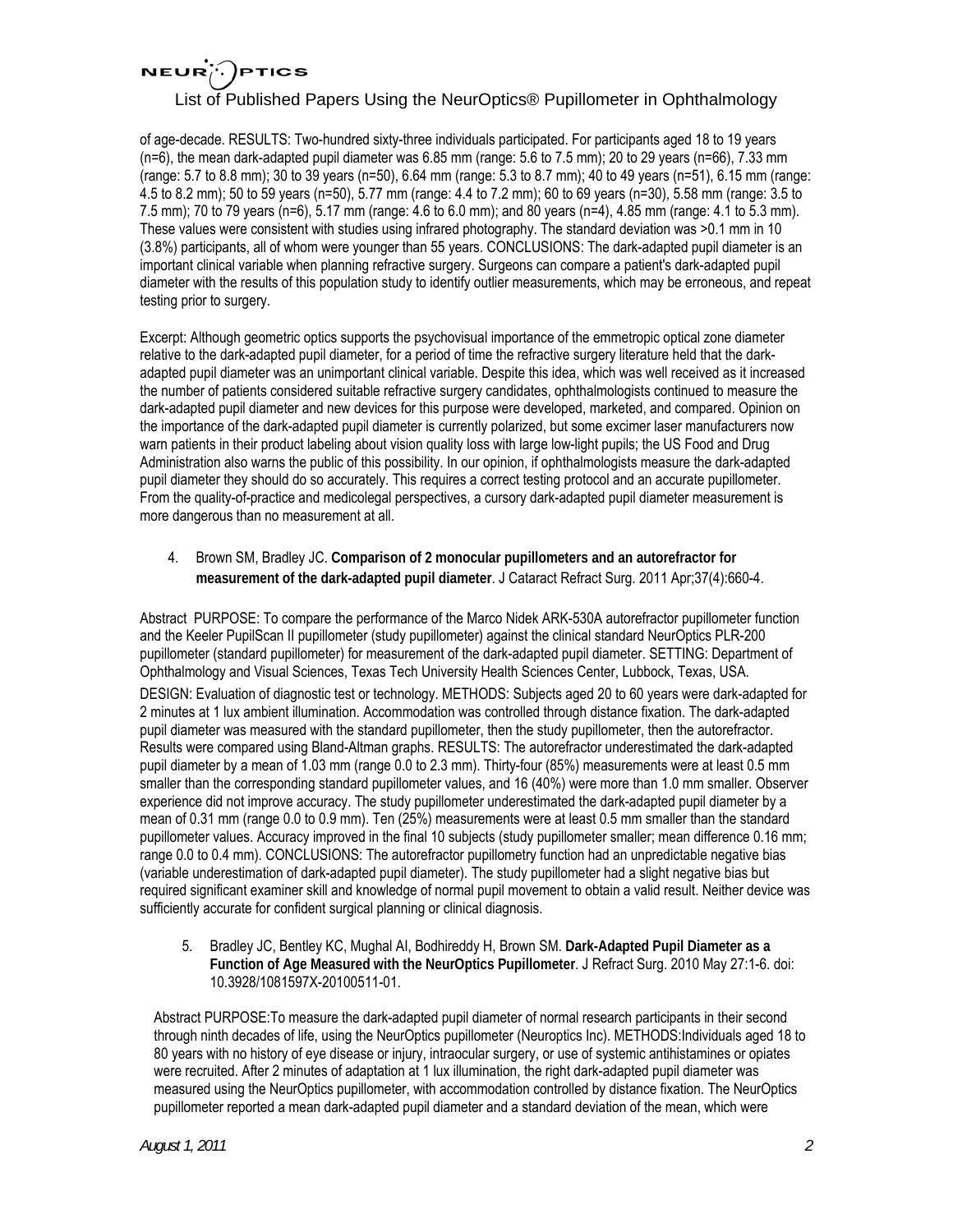### **NEUR PTICS**

# List of Published Papers Using the NeurOptics® Pupillometer in Ophthalmology

analyzed as a function of age-decade. RESULTS:Two-hundred sixty-three individuals participated. For participants aged 18 to 19 years (n=6), the mean dark-adapted pupil diameter was 6.85 mm (range: 5.6 to 7.5 mm); 20 to 29 years (n=66), 7.33 mm (range: 5.7 to 8.8 mm); 30 to 39 years (n=50), 6.64 mm (range: 5.3 to 8.7 mm); 40 to 49 years (n=51), 6.15 mm (range: 4.5 to 8.2 mm); 50 to 59 years (n=50), 5.77 mm (range: 4.4 to 7.2 mm); 60 to 69 years (n=30), 5.58 mm (range: 3.5 to 7.5 mm); 70 to 79 years (n=6), 5.17 mm (range: 4.6 to 6.0 mm); and 80 years (n=4), 4.85 mm (range: 4.1 to 5.3 mm). These values were consistent with studies using infrared photography. The standard deviation was >0.1 mm in 10 (3.8%) participants, all of whom were younger than 55 years. CONCLUSIONS:The dark-adapted pupil diameter is an important clinical variable when planning refractive surgery. Surgeons can compare a patient's dark-adapted pupil diameter with the results of this population study to identify outlier measurements, which may be erroneous, and repeat testing prior to surgery. Copyright 2010, SLACK Incorporated.

6. Bradley JC, Bentley KC, Mughal AI, Brown SM., **Clinical performance of a handheld digital infrared monocular pupillometer for measurement of the dark-adapted pupil diameter**, J Cataract Refract Surg. 2010 Feb;36(2):277-281.

PURPOSE: To compare the accuracy of a handheld infrared digital pupillometer and digital infrared photography for measurement of the dark-adapted pupil diameter. SETTING: Department of Ophthalmology and Visual Sciences, Texas Tech University Health Sciences Center, Lubbock, Texas, USA. METHODS: The right horizontal pupil diameter in healthy volunteers was measured using a NeurOptics PLR-200 pupillometer and then videographed using the infrared function of a CyberShot video camera after 2 minutes and 5 minutes dark adaptation at 1 lux ambient illumination. The best still image was extracted from the video file, and the horizontal pupil diameter was determined by comparison against an internal photographic length standard using digital image software. Accommodation and alertness were controlled during testing. RESULTS: The mean horizontal pupil diameter by infrared photography after 2 minutes of dark adaptation by subject age was 7.71 mm for ages 20 to 29 years, 6.80 mm for ages 30 to 39 years, 6.53 mm for ages 40 to 49 years, 5.94 mm for ages 50 to 59 years, and 6.01 mm for ages 60 to 69 years. The mean difference (infrared photography minus pupillometer) was +0.09 mm (range +0.30 to -0.14 mm) at 2 minutes of adaptation and +0.07 mm (range +0.25 to -0.13 mm) at 5 minutes. CONCLUSIONS: The pupillometer accurately measured the horizontal pupil diameter at 1 lux, with no measurement more than 0.3 mm different from infrared photography measurements. The pupillometer had a slight negative bias that is unlikely to introduce an error greater than 0.5 mm in clinical measurements.

7. Schallenberg M, Bangre V, Steuhl KP, Kremmer S, Selbach JM., **Comparison of the colvard, procyon, and neuroptics pupillometers for measuring pupil diameter under low ambient illumination**., J Refract Surg. 2010 Feb;26(2):134-43. doi: 10.3928/1081597X-20100121-09. Epub 2010 Feb 12.

PURPOSE:To compare three different pupillometers (Colvard, Procyon, and Neuroptics) for determining pupil diameter at 0.04 and 0.4 lux ambient illumination. METHODS:In 92 eyes of 46 healthy volunteers, pupil diameter was measured at 0.04 and 0.4 lux. After dark adaptation for 2 minutes, measurements were performed with each device by two examiners. Interobserver agreement, instrument agreement, and repeatability were analyzed. RESULTS:Mean pupil diameter was 6.63+/-0.68 mm, 6.24+/-1.01 mm, and 6.99+/-0.67 mm at 0.04 lux and 6.22+/-0.74, 4.64+/-1.04, and 6.73+/-0.72 mm at 0.4 lux with the Colvard, Procyon, and Neuroptics pupillometers, respectively. The interobserver disagreement ranged within narrower limits for the Colvard (0.04 lux: -1.0 to 0.5 mm; 0.4 lux: -0.75 to 1.0 mm) and Neuroptics (0.04 lux: -1.0 to 0.5 mm; 0.4 lux: -1.7 to 0.7 mm) than for the Procyon (0.04 lux: -0.74 to 1.14 mm; 0.4 lux - 1.82 to 2.4 mm) under both light conditions. Instrument agreement ranged within narrower limits for the Colvard versus Neuroptics (0.04 lux: -1.3 to 0.75 mm; 0.4 lux: -1.55 to 1.40 mm) than for the Neuroptics versus Procyon (0.04 lux: - 1.06 to 2.69 mm; 0.4 lux: 0.18 to 3.69 mm) or Colvard versus Procyon (0.04 lux: -0.63 to 2.60 mm; 0.4 lux: -0.32 to 3.13 mm) at both light levels. At 0.04 lux, repeatability showed no measurement difference outside +/-0.5 mm for the Colvard and Neuroptics; for the Procyon, 25% of consecutive measurements showed a difference >+/-0.5 mm. At 0.4 lux, 2.5% of consecutive measurements for the Colvard and 5% for the Neuroptics differed by >+/-0.5 mm; for the Procyon, 13% of measurements differed by more than this amount. CONCLUSIONS:Pupil diameters under both light conditions were largest with the Neuroptics pupillometer and smallest with the Procyon. The most "examiner independent" Procyon pupillometer performed poorly. The underestimation of the pupil diameter might have severe